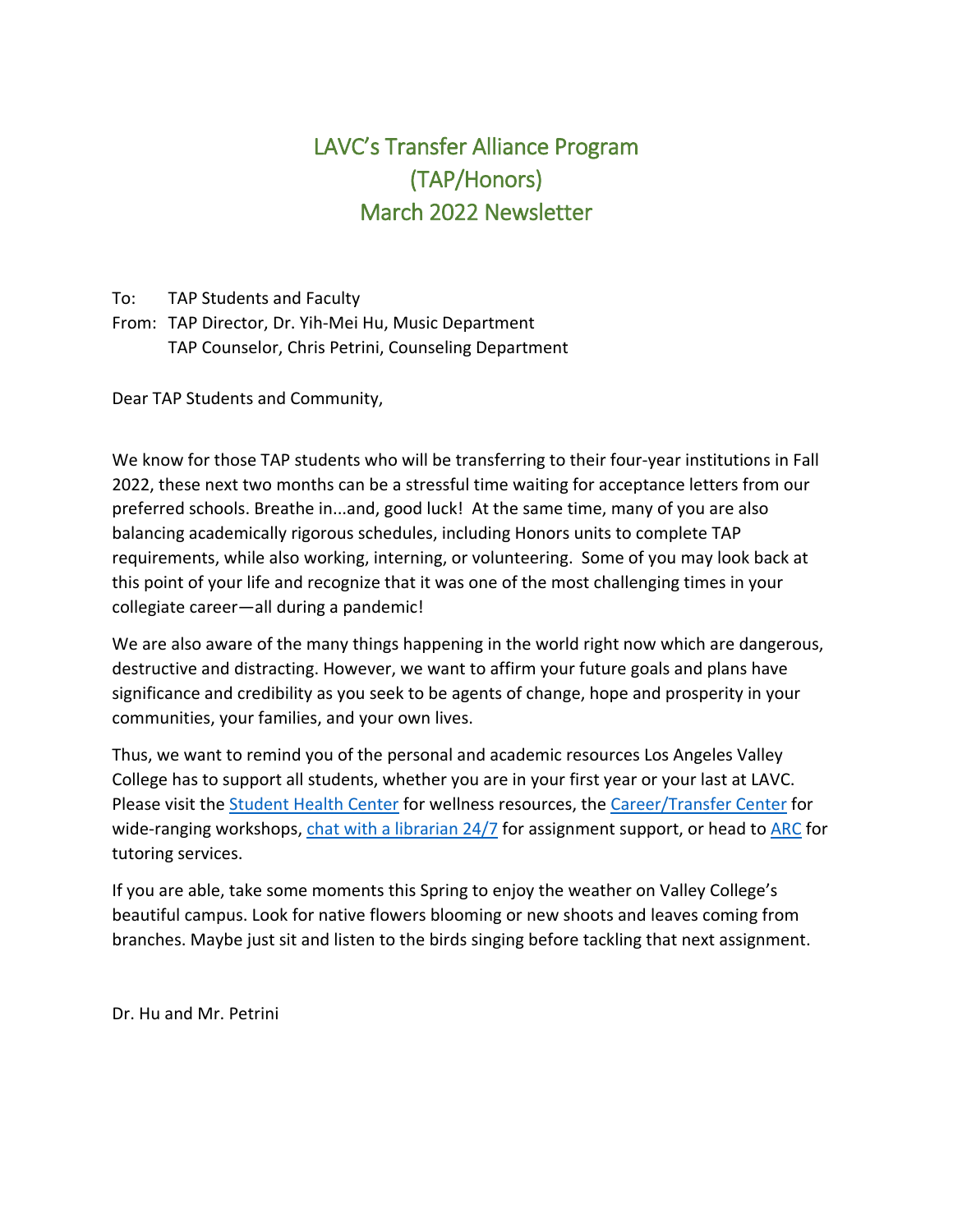## **I. LAVC FOUNDATION SCHOLARSHIPS – APPLY NOW!**

The Valley College Foundation has over 250 Scholarships with over \$160,000 available! To apply, log in to your [LACCD Student Portal.](https://sso.laccd.edu/adfs/ls/idpinitiatedsignon.aspx?loginToRp=csprd.laccd.edu) Click on the "Scholarship Tile", and then click on "Login Here" next to the Student Log In. Visit the [LAVC Foundation](http://www.lavcfoundation.org/scholarships.php) or call 818-947-2619 with questions.

## **II. \$1,000 FEDERAL STIMULUS AWARDS**

Every LA Valley College student enrolled for Spring 2022 who qualifies for financial aid is eligible to receive up to a [\\$1000 federal stimulus award.](https://www.lavc.edu/Coronavirus/Student-Updates.aspx#awards) To receive the award, you must:

- Have LAVC as your home campus,
- Be enrolled at Valley College for Spring 2022, AND
- Be eligible for the FAFSA, California College Promise Grant (fee waiver), Dream Act Grant, or demonstrate economic hardship resulting from COVID-19

If you haven't applied for financial aid, complete your [Free Application for Federal Student](https://fafsa.ed.gov/)  [\(FAFSA\) application](https://fafsa.ed.gov/) (LAVC code is 001228) or complete the [California College Promise Grant](https://www.lavc.edu/financialaid/library/docs/2021-22-CCPG-Application_ENGLISH-(3).pdf)  [Application.](https://www.lavc.edu/financialaid/library/docs/2021-22-CCPG-Application_ENGLISH-(3).pdf) If you need assistance, contact the [Welcome Center](https://www.lavc.edu/Welcome-Center/Welcome-Center.aspx) or [Financial Aid Office.](https://www.lavc.edu/financialaid/index.aspx)

## **III. CCCP Scholars Program 2022-2023:** *APPLICATION NOW OPEN!*

For those students planning on being at LAVC in Fall 2022 and want to transfer "to a selective Top Tier Research institution such as UCLA," consider applying to their [Center for Community](https://www.aap.ucla.edu/units/cccp/#scholars-program-application)  [College Partnerships \(CCCP\)](https://www.aap.ucla.edu/units/cccp/#scholars-program-application) programs for the 2022-2023 school year.

Students in the program have access to summer and year-long academic preparatory transfer programs which guide students through the community college experience, the application and admissions process, research and pre-graduate opportunities and career exploration. Critical Race Theory is used as a framework to address issues from a social justice perspective, academic excellence and educational equity.

- The deadline for [Summer Intensive Transfer Experience Plus \(SITE+\)](https://www.aap.ucla.edu/units/cccp/#summer-programs) is **April 1, 2022**.
- The deadline for [Power 2 the Transfer Webinars \(P2TT-W\)](https://www.aap.ucla.edu/units/cccp/#summer-programs) is **May 1, 2022**.

To hear from a peer advisor from CCCP regarding these highly impactful programs, or to hear from a panel of UCLA transfer students who have navigated this process, choose a Zoom workshop from [LAVC's Career/Transfer Center calendar](https://www.lavc.edu/transfer/index.aspx) and sign up today! You will not want to miss the insight and advising provided.